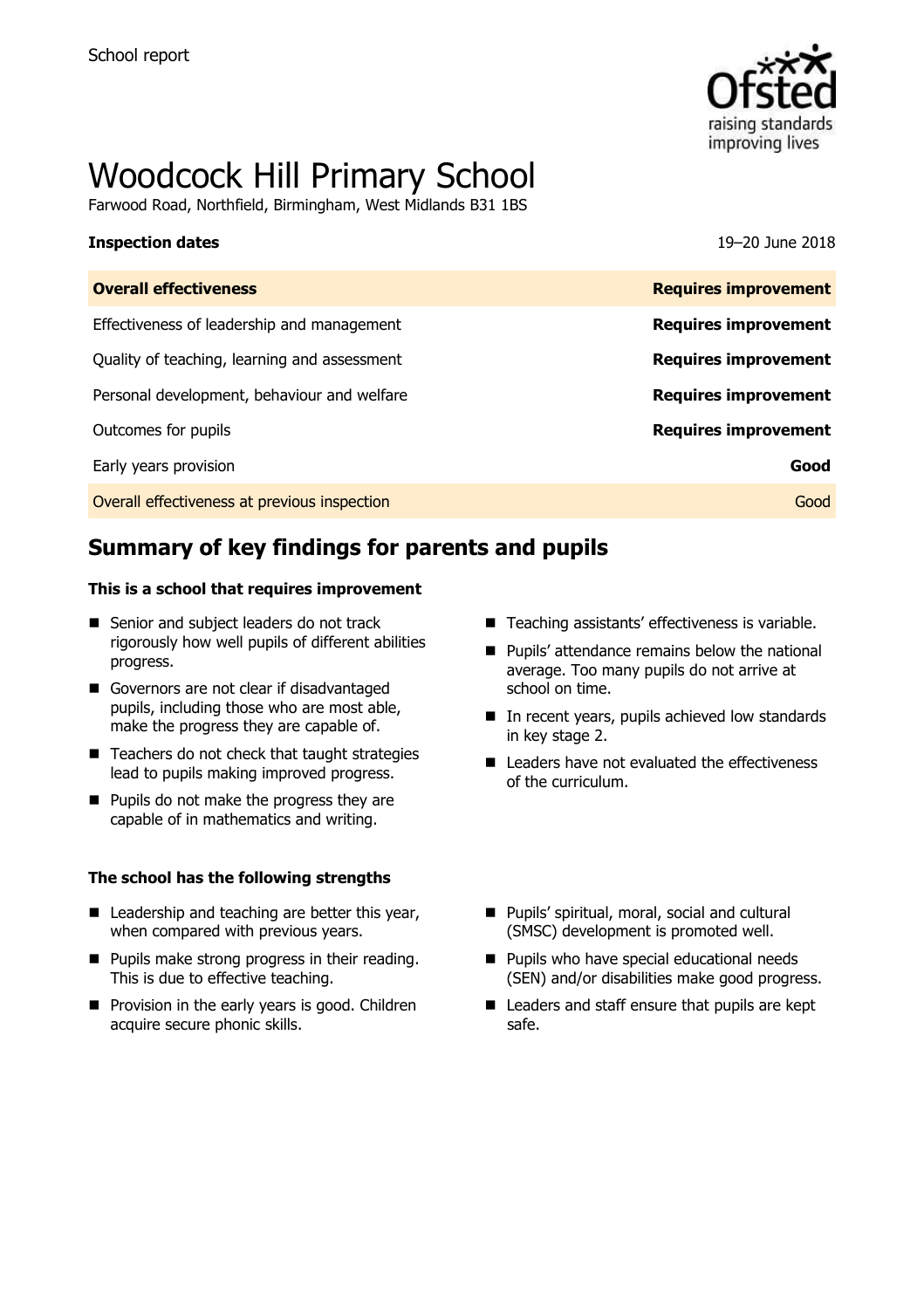

# **Full report**

### **What does the school need to do to improve further?**

- **IMPROVE teaching and increase pupils' progress by:** 
	- teachers in key stage 2, notably in Years 3 and 4, checking that strategies in lessons lead to pupils making strong progress
	- teachers moving pupils on to more challenging mathematical work more quickly in lessons and checking that pupils' explanations are mathematically correct
	- teachers checking that pupils use accurate punctuation and spelling in their writing
	- teaching assistants making sure that their teaching focuses on the issues that specific groups of pupils need help with.
- **Improve leadership and management by:** 
	- senior leaders refining their use of monitoring information so that they can better understand how the school is performing
	- leaders evaluating the effectiveness of their curriculum
	- governors being rigorous in checking that pupil premium funding results in pupils of all abilities making sufficient progress
	- subject leaders checking that the teaching of writing and mathematics is effective.
- Improve pupils' attendance rates and punctuality at the start of the school day.

An external review of governance is recommended.

An external review of the school's use of the pupil premium funding is recommended.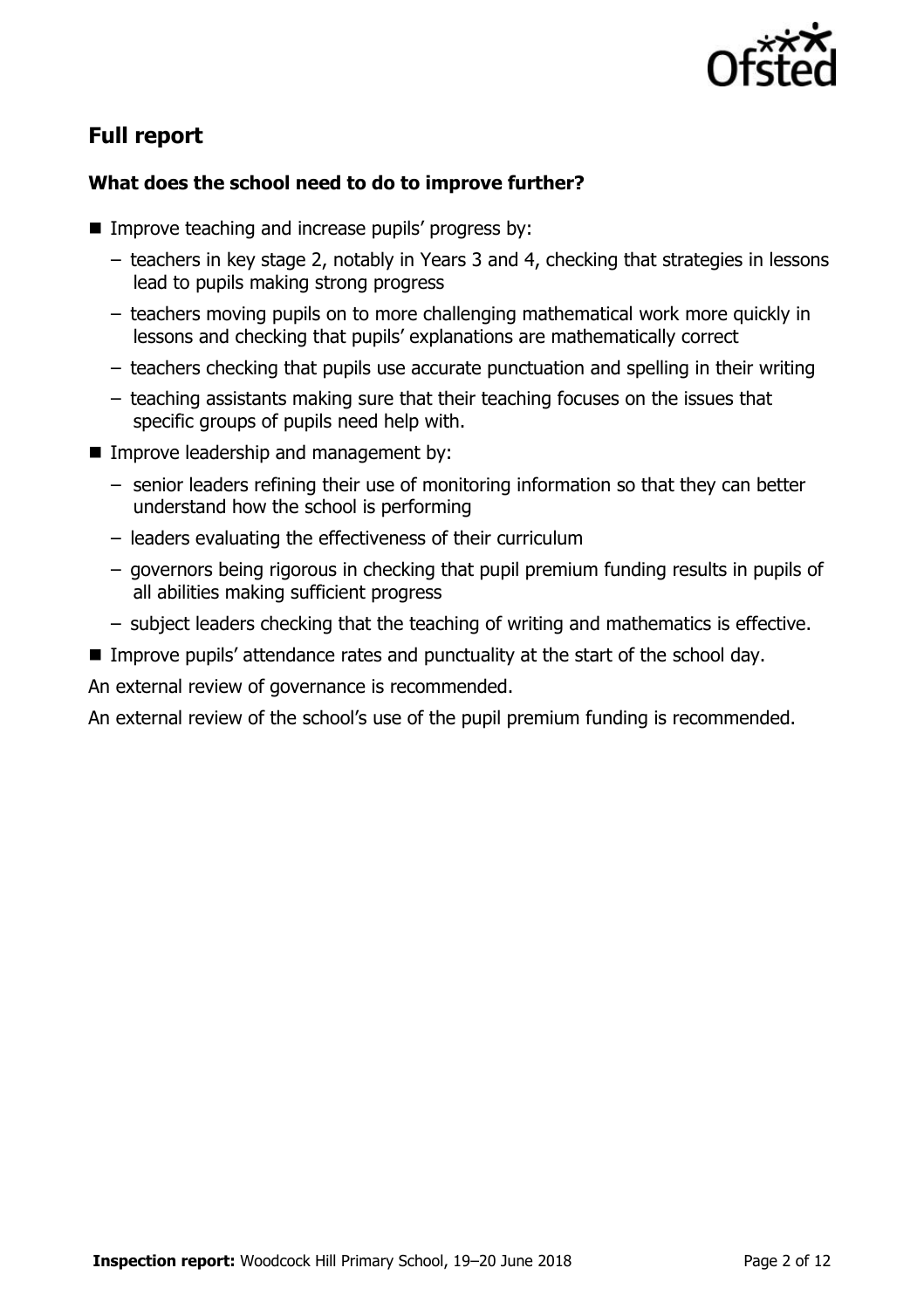

# **Inspection judgements**

### **Effectiveness of leadership and management Requires improvement**

- Leadership has improved this year. This is due to senior and subject leaders' checking that teachers implement agreed strategies in lessons. Leaders have a better understanding of what teaching looks like in each classroom. This has strengthened leadership.
- Senior leaders, along with leaders responsible for writing and mathematics, are not clear if pupils with different prior attainment make sufficient progress in these subjects. As a result, leaders are not clear about the specific strengths and weaknesses of teaching in these core subjects.
- The Woodcock Hill curriculum has been designed to provide pupils with experiences which enable them to learn about life outside their locality. Typically, pupils enjoy their learning and are motivated by the topics they are taught. Leaders have yet to evaluate the effectiveness of their curriculum.
- Inspectors spoke with pupils about how the school supports their SMSC development. Pupils explained how their lessons help them explore what it is like in other places and times. For example, pupils in Year 6 learned about slavery, and used their historical enquiry skills to refine their views about how slavery began and its impact on people. Pupils have a good understanding of democracy, which helps to prepare them well for life in modern Britain.
- Leaders at all levels have a good understanding of the barriers disadvantaged pupils face in their learning. These barriers are varied. Pupil premium funding has been used to employ more teaching assistants this year, which has enabled disadvantaged pupils to be taught in smaller groups. This has led to disadvantaged pupils making better progress in each year group, when compared with last year.
- Leaders monitor the progress of disadvantaged pupils. However, this monitoring is not precise enough. For example, it is not clear if disadvantaged pupils make the progress that they need to from their starting points.
- Leadership in the early vears is effective. This is because the leader ensures that all staff support and challenge children with different abilities effectively. In phonics, for example, the leader works with staff in the early years and also in key stage 1, to ensure that pupils receive appropriate teaching.
- The leader with responsibility for pupils who have SEN and/or disabilities knows what individual pupils need to do to make faster rates of progress. She deploys well her team of teaching assistants, some of whom have higher-level qualifications.
- Support commissioned on behalf of the local authority is effective. At the time of this inspection, the local authority representative had visited the school five times since January 2018. Leaders, including those responsible for English and mathematics, have benefited well. The school has received notes from each visit which make it clear what leaders need to do to improve the school's performance.
- Leaders are learning well from external support and training. For example, they have worked with English advisers to create and implement a variety of strategies designed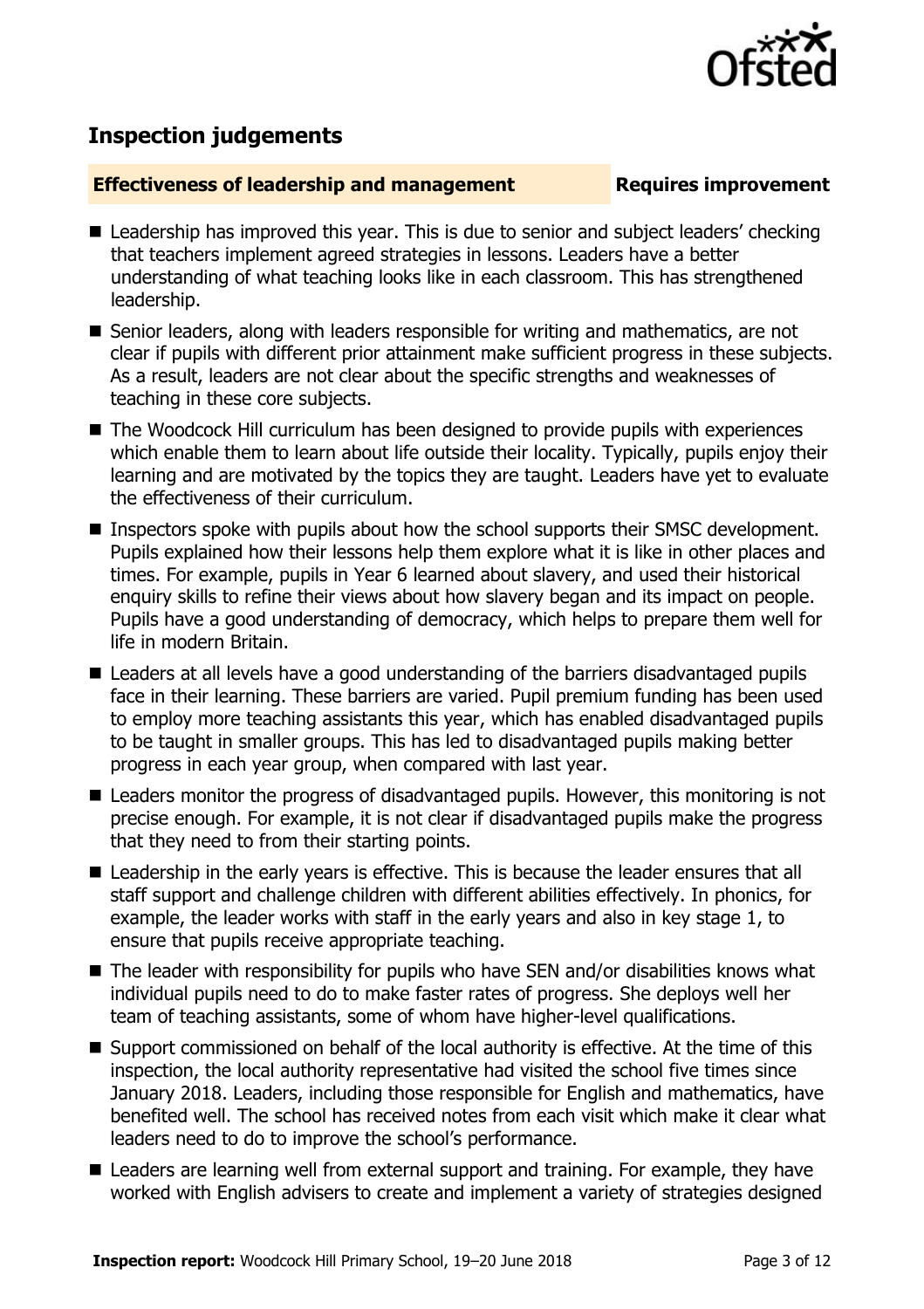

to improve pupils' reading. This has led to improved teaching.

■ The primary school physical education (PE) and sports funding is used appropriately to ensure that all pupils become more physically active. A school mini-bus has enabled pupils to represent their school at more competitive events in the locality. A teaching assistant is funded to facilitate a range of extra-curricular activities which are valued by pupils. These include cricket and table tennis.

### **Governance of the school**

- Minutes of governors' meetings demonstrate that governors challenge school leaders. For example, having received information from senior leaders about how well pupils are currently achieving, governors visited the school to check that other leaders concurred. However, governors do not require leaders to present evidence about how disadvantaged pupils with different abilities are performing. Governors know that provision is in place for these pupils, but they do not check that teaching is effective. When in school, governors visit lessons with leaders in order to check that teachers and teaching assistants are delivering sessions as agreed. This helps governors gain an understanding of teaching activity. They are less secure about how such work leads to pupils attaining high standards.
- Governors are keen to encourage more parents and carers to engage in the work of the school. A parent group has been set up, along with a range of other activities, such as a gardening club. These activities are in the early stages of development, but they are helping governors learn about parental views of their school. Governors ensure that their statutory duties are met.

### **Safeguarding**

- The arrangements for safeguarding are effective.
- Staff have a good knowledge of the community the school serves. They know the issues that are more likely to occur. As a result, they are vigilant in looking out for signs which could lead to pupils being unsafe. There is a culture of vigilance at Woodcock Hill.
- Leaders with specific safeguarding responsibilities, including governors, ensure that all staff receive relevant training. Staff use their school system appropriately for recording any concerns.
- **Pupils say that they feel safe and are kept safe while they learn and play in school. The** school site is secure and well maintained.

### **Quality of teaching, learning and assessment Requires improvement**

■ Teaching is better this year than in previous years. In all year groups, classroom staff carry out work according to the school's expectations, for example by asking pupils to discuss their learning with each other frequently. However, teachers do not check the extent to which such work leads to pupils making better progress.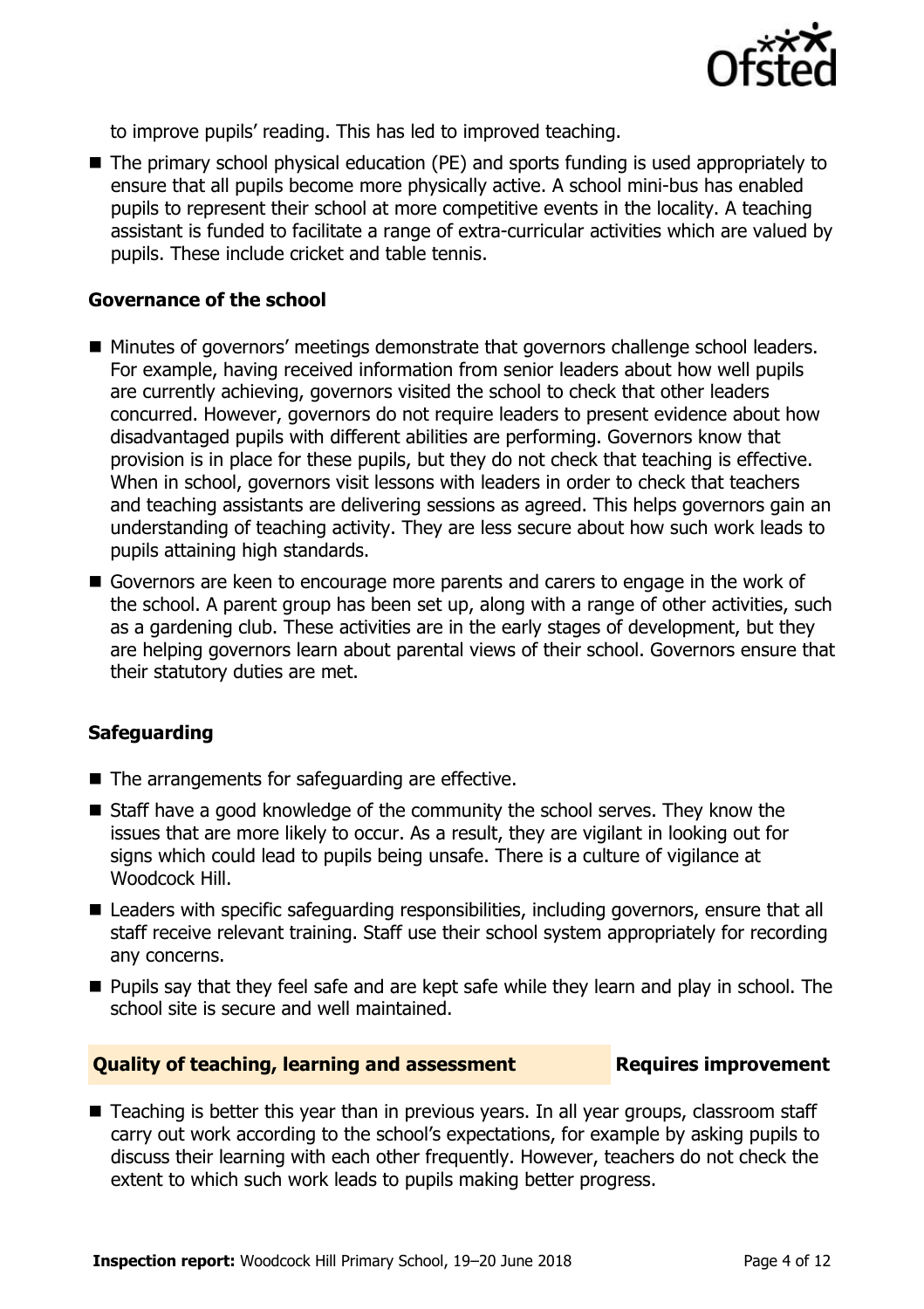

- The teaching of reading is effective. Leaders and staff have responded well to the weak reading progress made by Year 6 pupils last year. Pupils of different abilities want to read the range of books they can choose from. Pupils enjoy reading and they read ageappropriate books fluently. Teachers use daily reading sessions to check that pupils read accurately and that they can answer questions correctly about what they have read.
- The teaching of phonics supports pupils well in their early reading. Teachers and teaching assistants understand the scheme of learning and make sure that pupils secure relevant skills. Staff use their good knowledge of how young children acquire reading skills to ensure that lessons incorporate phonics in various activities in the early years and in key stage 1.
- Teachers do not expect pupils to apply their grammar and punctuation skills accurately in all their writing. As a result, pupils write well in lessons where specific skills are taught, whereas their subsequent writing is less accurate. Despite this, the quality of writing has improved this year, most notably in key stage 1 and in Years 5 and 6.
- **Pupils do not make the required progress in mathematics to reach the standards they** are capable of. This is because teachers do not check that pupils' written explanations are mathematically correct. Pupils spend too long in lessons working on tasks which they can cope with easily, rather than moving on to harder work more quickly.
- Teachers ensure that pupils receive a balance of calculation work, with problems which require them to explain their thinking. The mathematics leader has supported teachers well in planning for this balance. Teachers have a secure understanding of the standards expected by the end of each year group.
- Disadvantaged pupils are taught better this year than previously. For example, Year 2 pupils read well as they have been encouraged and helped to apply their phonics skills when reading an unfamiliar text. As a result, teaching promotes equality well as disadvantaged pupils make similar rates of progress to other pupils.
- Teaching assistants support teachers in classrooms as well as facilitating learning with small groups of pupils, including those who are disadvantaged. Their teaching is variable. Effective teaching is seen where pupils respond well to their guidance. For example, a writing group improved their spelling and punctuation well as pupils sought out errors in their own writing and edited it accordingly. Weaker teaching occurs when staff do not focus pupils' attention on key learning objectives. This includes not asking pupils probing questions which require them to infer.
- $\blacksquare$  Teaching in the early years and in key stage 1 is more effective than in key stage 2. Teachers provide activities which support pupils with different abilities effectively more often. This means that pupils who have SEN and/or disabilities and the most able pupils work on tasks which lead them to make good progress. For example, pupils in key stage 1 who needed to develop finger strength in order to write more easily spent time manipulating playdough.
- Typically, classroom staff question pupils well. Where best, adults listen to pupils' responses to initial questions and then pose subsequent questions which make pupils think more deeply about their views. On other occasions questions do not challenge pupils to think harder.
- **Pupils receive weekly homework which helps them to secure reading and mathematical**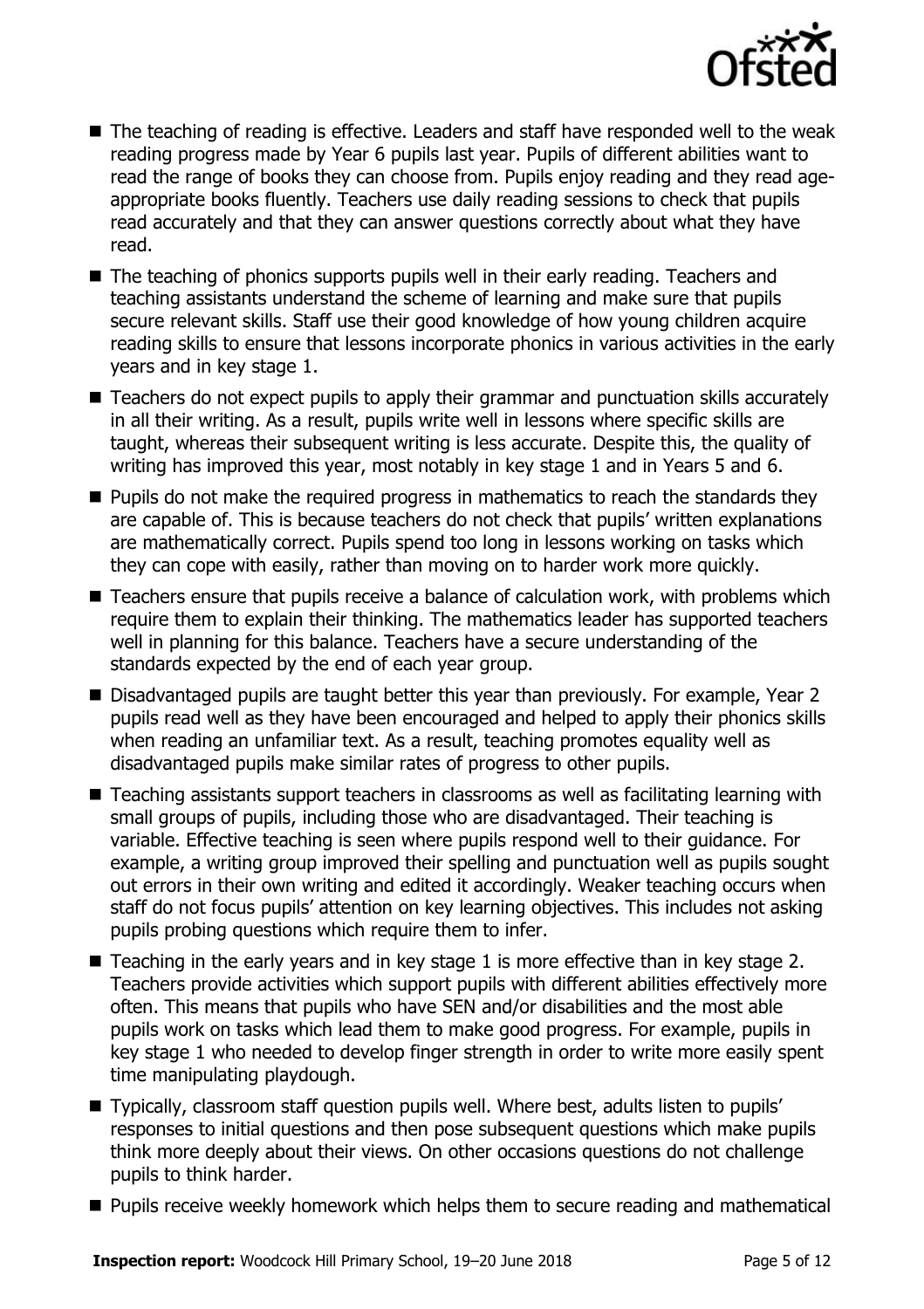

skills. In addition to this, pupils receive a menu of opportunities at the start of each term which are linked to the topics they will be learning about. Here, pupils are encouraged to present their learning in various forms, including model making. Homework helps pupils develop positive attitudes to their studies.

### **Personal development, behaviour and welfare <b>Requires improvement**

### **Personal development and welfare**

- The school's work to promote pupils' personal development and welfare requires improvement.
- Pupils acquire a good understanding of how to live healthily and with respect for others through a well-planned curriculum. This includes assemblies where pupils' SMSC is a focus.
- **Pupils understand the dangers of learning and playing online. Lessons designed to** convey clear messages about such dangers are appreciated by both pupils and parents.
- **Pupils understand what bullying means. They say that if any bullying behaviour occurs** staff deal with it effectively and swiftly. The positive views expressed by pupils concur with school records of bullying incidents.
- The school ensures that pupils have frequent opportunities for physical play and learning. Pupils develop positive attitudes about continuing to pursue healthy lifestyles. As a result, their physical well-being is well promoted.
- Too many pupils are not punctual at the start of the school day. It is not clear how effective are actions designed to improve punctuality, such as invitations to attend the breakfast club. As some pupils miss the start of the school day, their emotional wellbeing is not as well supported as it could be.
- Once pupils are in school, they are well cared for. Leaders have invested time and resources in their nurturing provision. However, some pupils do not make the accelerated progress required to catch up with other pupils. This means they are less confident learning in lessons.

### **Behaviour**

- The behaviour of pupils requires improvement.
- **Pupils conducted themselves well during the inspection. They were keen to learn in** lessons and cooperated well with each other at break and lunchtimes.
- Typically, parents express positive views about how the school manages behaviour. Some parents talked about how their children are happy in school as they feel safe and secure.
- Where pupils' attitudes to learning are less positive, teaching does not engage pupils well. This is because there is a lack of expectations of pupils or insufficient challenge. Pupils in all year groups show positive attitudes to reading owing to effective teaching this year.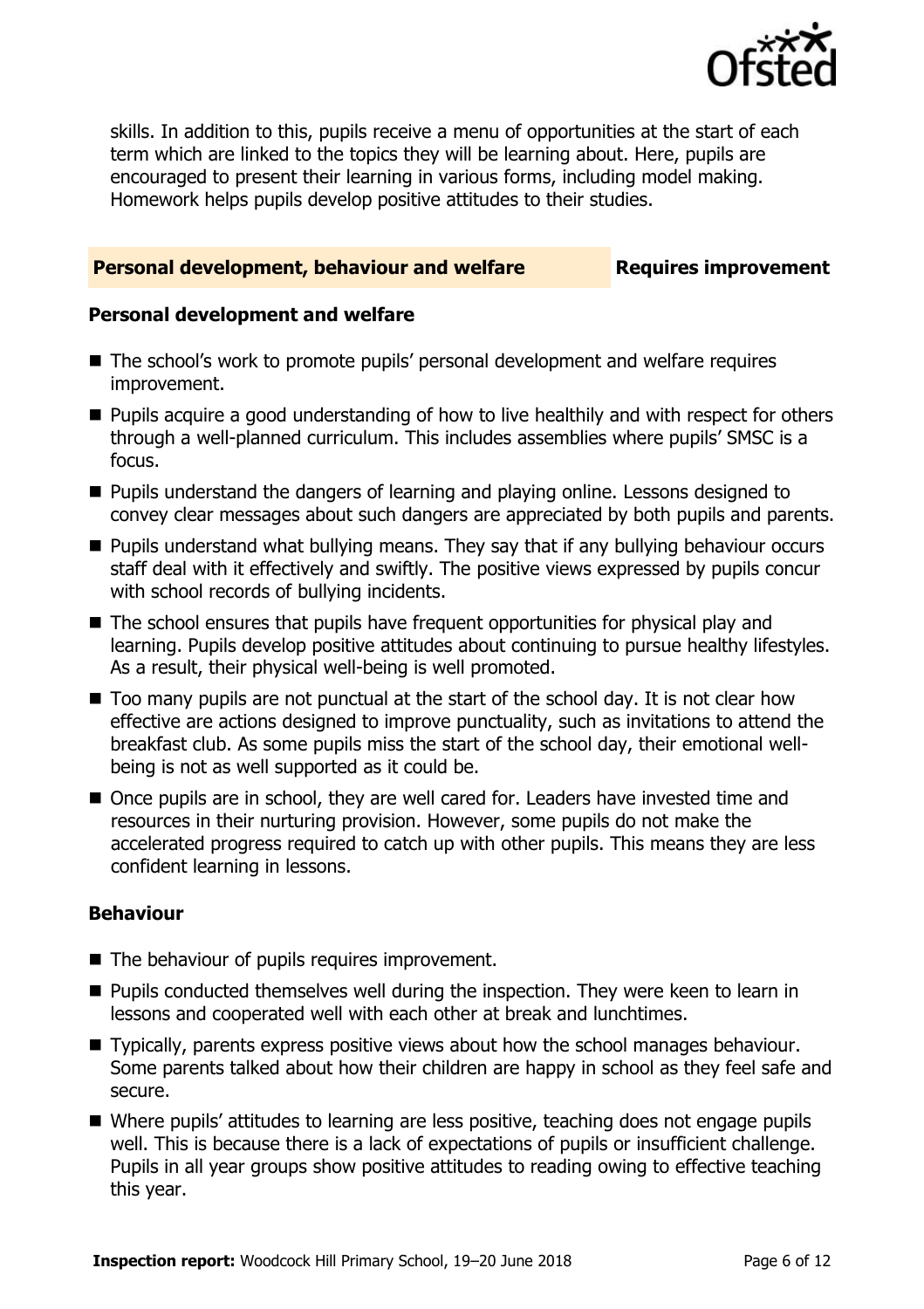

- Despite efforts made by the school, pupils' attendance remains below the national average. Staff with responsibility for working with families to raise attendance do not analyse attendance information rigorously. As a result, it is not clear which strategies are having the greatest benefit.
- **Pupils'** views about behaviour around school and in lessons are not consistently positive. They say that their learning and play are occasionally disrupted because of poor behaviour.

### **Outcomes for pupils Requires improvement**

- In recent years, pupils left Woodcock Hill having made slow progress through key stage 2 in reading, writing and mathematics. This was because these cohorts of pupils received weak teaching through key stage 2. This meant that pupils were not well prepared for transition into secondary education.
- This year, pupils are making better progress. A greater proportion of disadvantaged pupils are attaining standards expected for their age. However, school assessment systems are not sufficiently refined to show if most able pupils, who are also disadvantaged, are making sufficient progress.
- **Pupils in all year groups are making the strongest progress in reading. This is because** the teaching of reading is effective. Pupils read widely and often, which helps them tackle reading comprehension work.
- Last year, a similar proportion of pupils attained the required standard in the Year 1 phonics screening check when compared with the national average. This year, pupils in both the early years and in key stage 1 are making good progress. This helps prepare pupils well for their learning in key stage 2.
- In mathematics, pupils are capable of making stronger progress. They spend too much time on work that they can cope with quite easily. They do not move on to harder work quickly enough in lessons.
- The positive steps taken to improve reading are not impacting on pupils' writing as well as they could. Pupils are yet to control their writing well. This is because they do not apply grammar and punctuation skills accurately in their writing across a range of subjects.
- There are clear systems in place to track the progress of pupils who have SEN and/or disabilities in specific aspects of learning, for example in the extent to which pupils are developing confidence in their speaking and listening. These pupils make good progress.
- Leaders collate and present achievement information for different groups of pupils, including those who are disadvantaged. This information does not clarify how well pupils with different prior attainment are performing. This is most notable for the most able pupils. As a result, it is difficult to evaluate how, for example, the most able disadvantaged pupils are performing.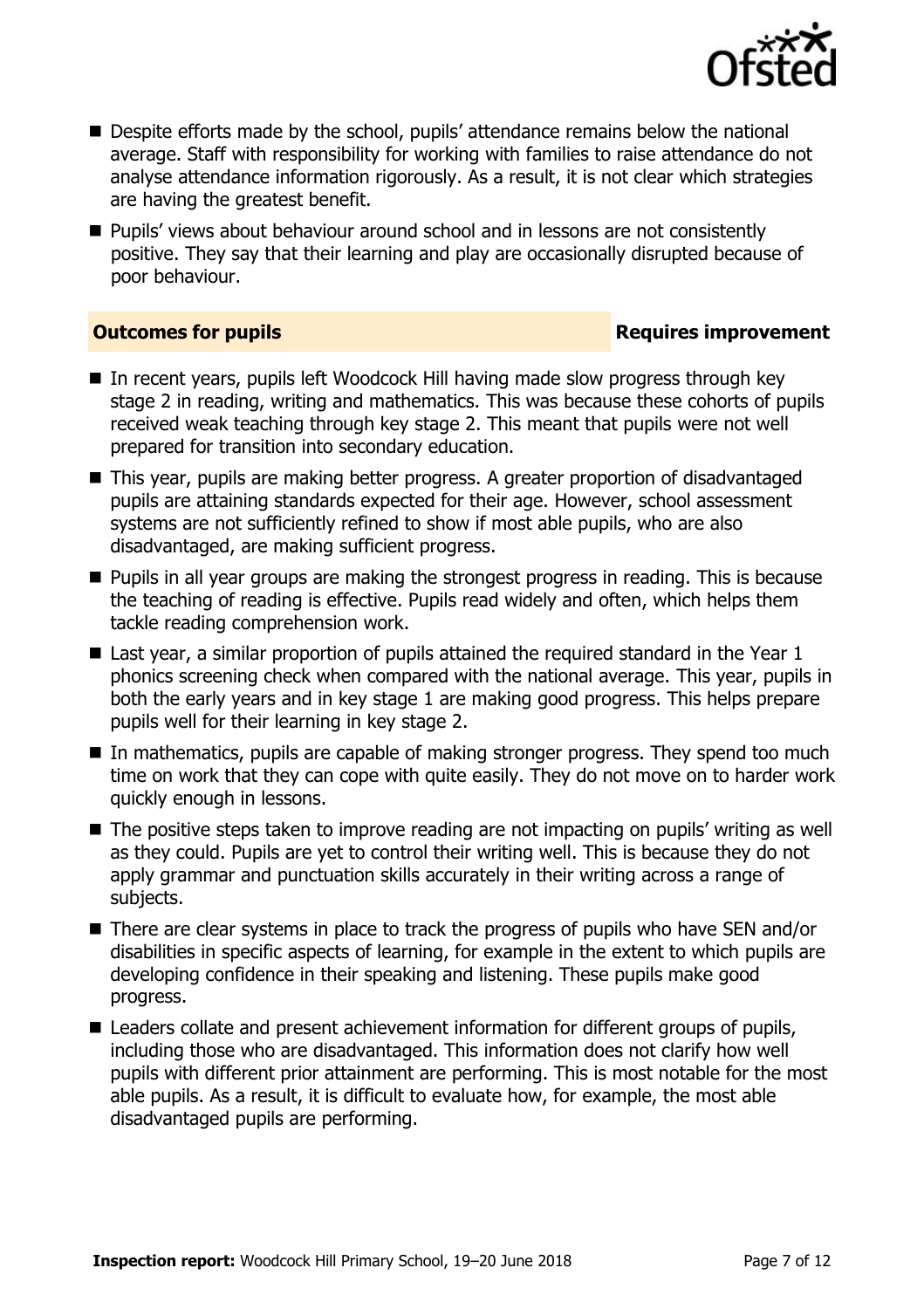

### **Early years provision Good Good**

- Leadership is effective. The leader, together with her staff team, plan and deliver a well thought through curriculum. Children collaborate well and secure key language and mathematical skills. Staff show their ambition by setting high expectations for disadvantaged children and their classmates.
- The combination of high expectations and a curriculum which engages children well leads to children making good progress through the Reception Year. The proportion of children attaining a good level of development has risen over the past few years.
- This year, children are making good progress from their different starting points, across all areas of learning. Staff ensure that their assessments about children's progress are accurate. They do this by asking consultants who are skilled in early years work to verify their judgements about children's attainment.
- Staff, alongside colleagues from other early years settings, review teaching and learning in each setting. They check that funding, including that for disadvantaged children and children who have SEN and/or disabilities, provides good value for money.
- The leader of the early years also oversees phonics at Woodcock Hill. This role enables her to track pupils as they progress through key stage 1. As a result, staff in Years 1 and 2 build on the children's good progress in the early years.
- Teaching engages children well. They enjoy the range of activities provided, willingly sticking to tasks. Staff ensure that children have more activities which require them to develop skills which they lacked when they arrived at the school. This includes letter formation work.
- The teaching of early reading and phonic skills is seen in many learning activities. The 'Under the Sea' theme provided children with opportunities to write about different creatures and sound out pertinent vocabulary, such as 'bubble' and 'swish'.
- In their safe indoor and outdoor environments, children look out for each other and support one another in their learning. For example, two children were writing about different creatures; they talked to each other about their words and gave constructive advice about how each could improve their spelling.
- Staff liaise well with parents. They welcome parental views about their child's strengths and weaknesses, using this information to help them plan activities which engage and challenge children effectively. If staff feel that they need further advice to support children's learning, they access external services readily. For example, teaching assistants have used speech and language guidance to inform planning for small groups of children.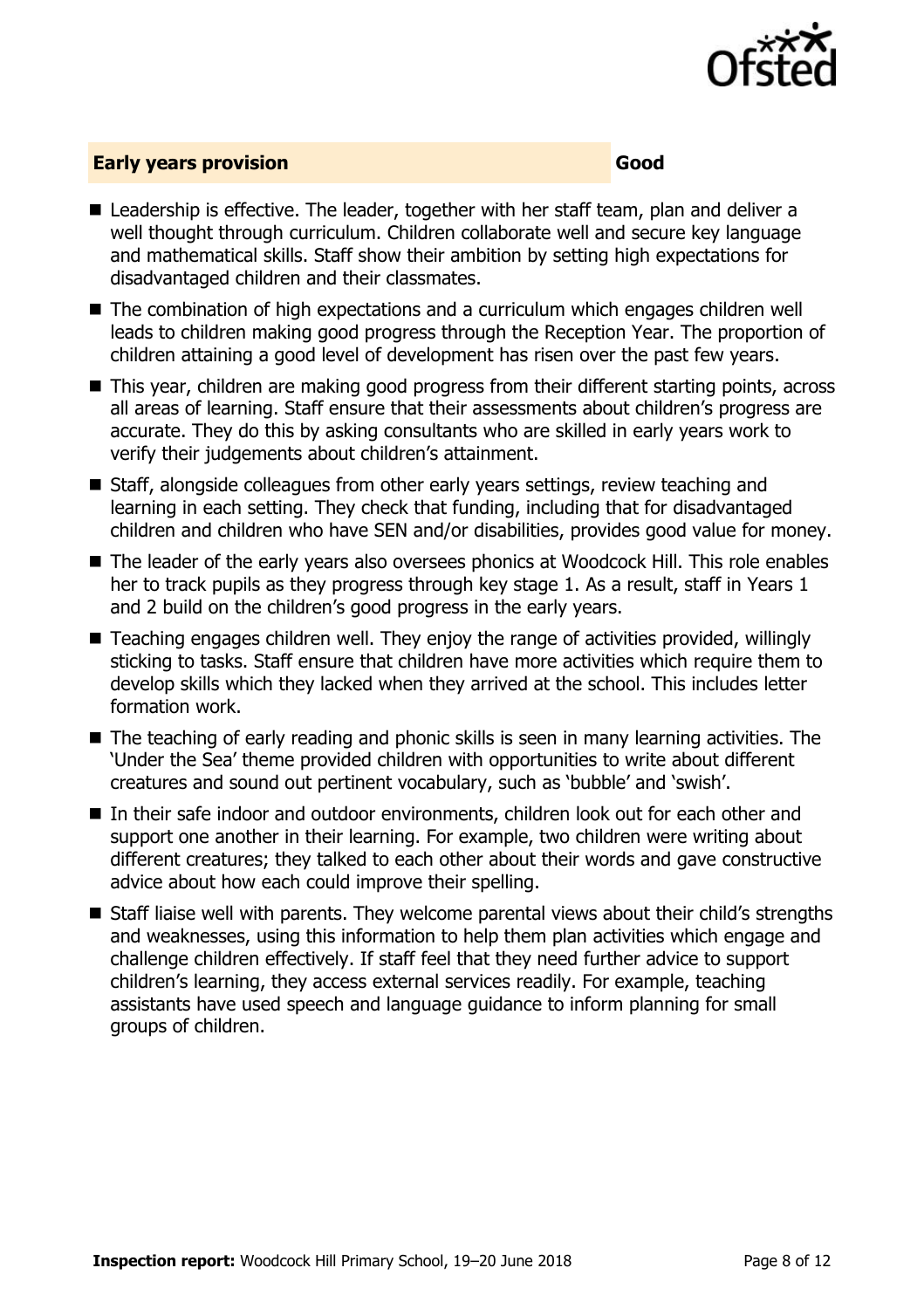

# **School details**

| Unique reference number | 103372     |
|-------------------------|------------|
| Local authority         | Birmingham |
| Inspection number       | 10047439   |

This inspection of the school was carried out under section 5 of the Education Act 2005.

| Type of school                      | Primary                                 |
|-------------------------------------|-----------------------------------------|
| School category                     | Community                               |
| Age range of pupils                 | 4 to 11                                 |
| Gender of pupils                    | Mixed                                   |
| Number of pupils on the school roll | 207                                     |
| Appropriate authority               | The governing body                      |
| Chair                               | <b>Terry Cashmore</b>                   |
| <b>Headteacher</b>                  | <b>Bernard Moore</b>                    |
| Telephone number                    | 0121 675 4130                           |
| Website                             | www.woodcockhillprimaryschool.co.uk     |
| <b>Email address</b>                | enquiry@woodcockhillprimaryschool.co.uk |
| Date of previous inspection         | 6-7 February 2014                       |

### **Information about this school**

- Woodcock Hill is smaller than the average-sized primary school.
- The majority of pupils are of White British heritage. There are no other significant groups.
- A similar proportion of pupils to the national average speak English as an additional language.
- The proportion of disadvantaged pupils is above the national average.
- $\blacksquare$  There is a high proportion of teaching assistants.
- The proportion of pupils who receive support for SEN and/or disabilities is well above the national average. The proportion of pupils who have a statement of SEN and/or disabilities or an education, health and care plan is above average.
- The early years is made up of one full-time Reception class. Pupils in other year groups are taught in single age classes.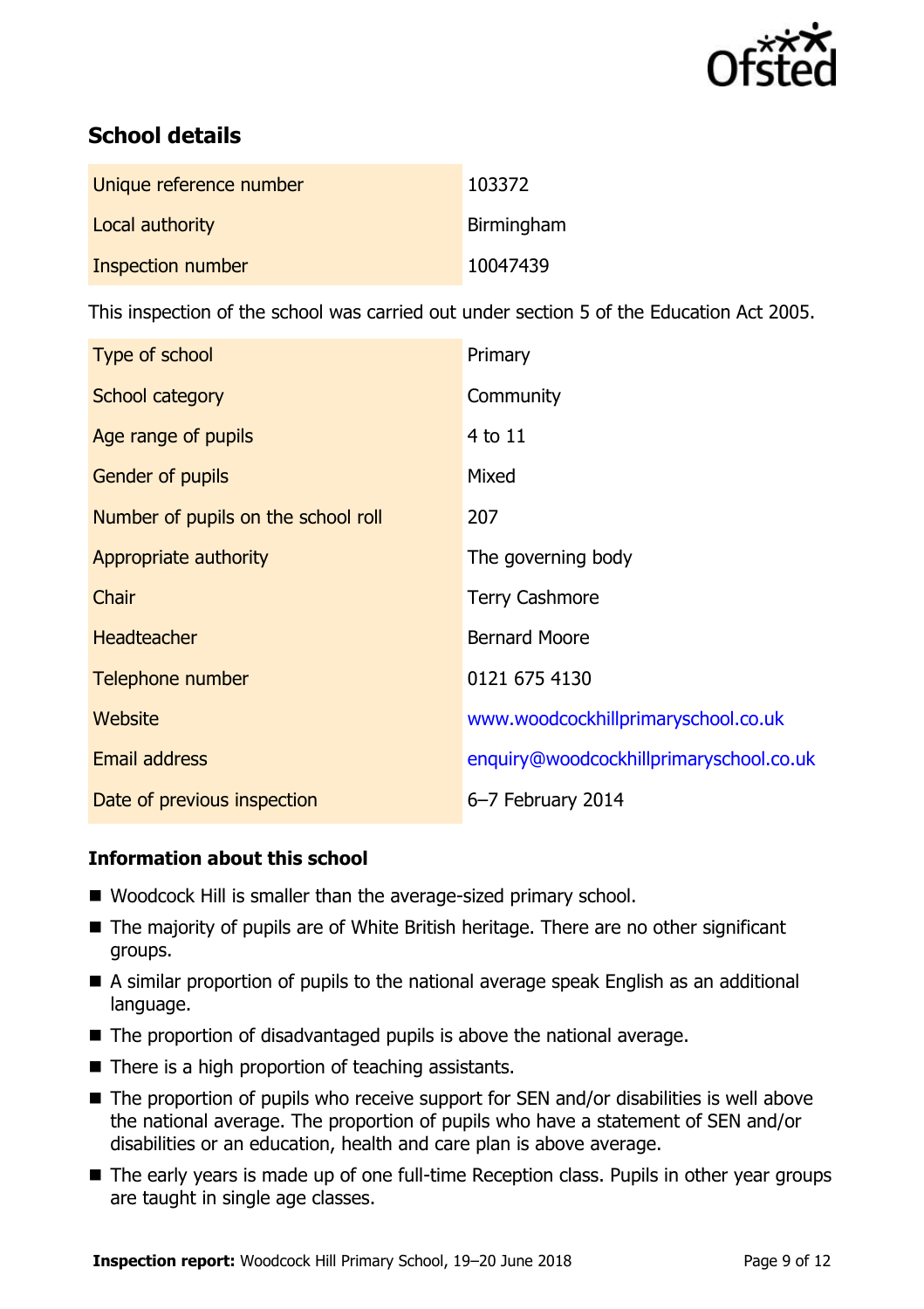

- Pupils from Woodcock Hill can attend a before-school breakfast club. It is overseen by the governing body and was observed as part of this inspection.
- The school does not meet the government's current floor standards, which set the minimum expectations for attainment and progress by the end of Year 6.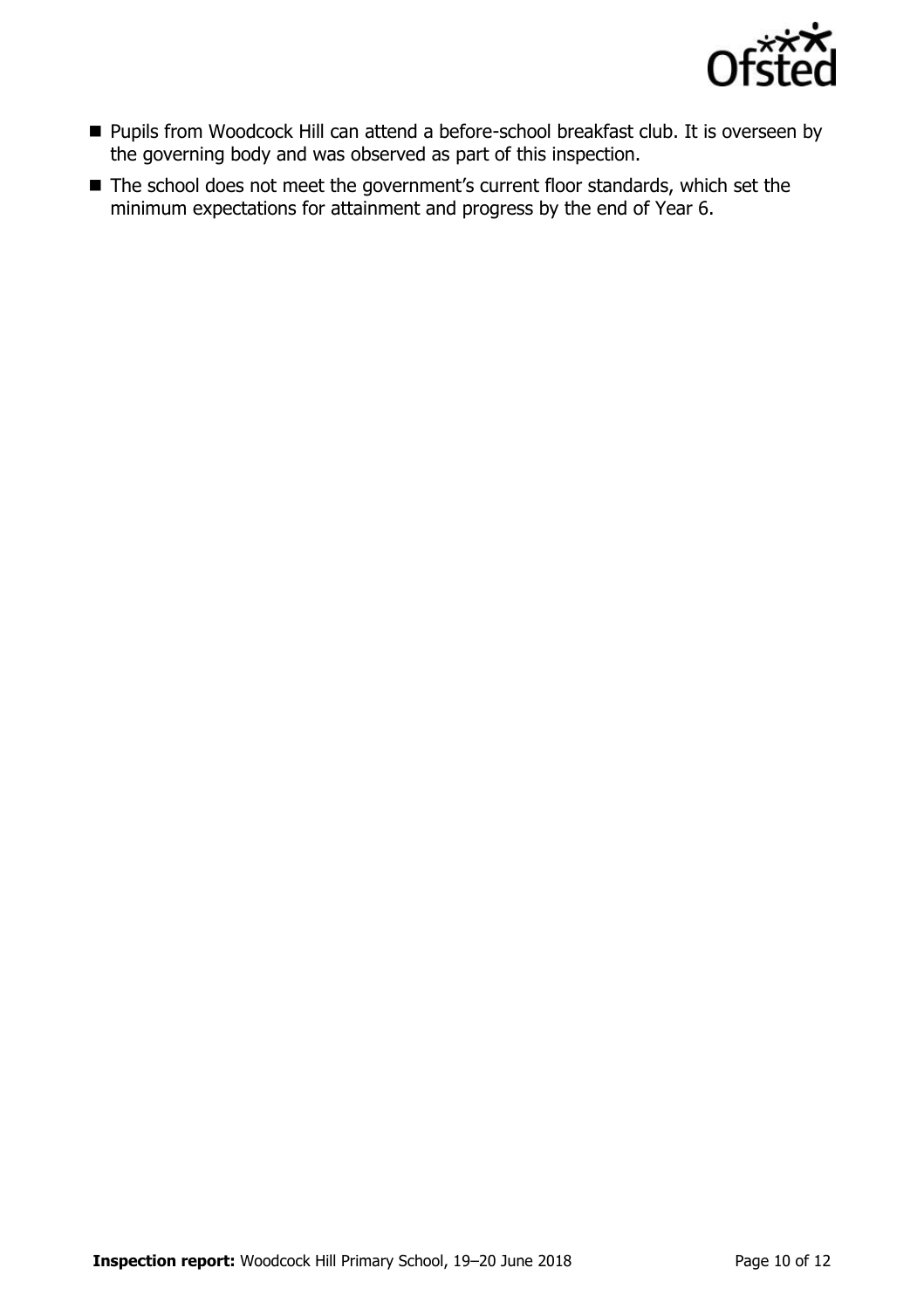

# **Information about this inspection**

- The inspectors observed teaching and learning in every year group. They visited 10 lessons, two of which were observed jointly with senior leaders. Meetings were held with pupils, staff, the chair of the governing body and other governors, and also with a local authority representative.
- $\blacksquare$  The inspectors met frequently with the headteacher.
- The inspectors talked to pupils about their reading. They listened to higher- and lowerability pupils read.
- The inspectors examined work in pupils' books from a range of subjects.
- The school's child protection and safeguarding procedures were scrutinised.
- The inspectors looked at a range of documentation written to support school improvement. This included minutes of governors' meetings and attendance information.
- The inspectors took account of Ofsted's Parent View online questionnaire, which had 12 responses from parents. They spoke with parents at the start of the school day.
- The inspectors reviewed the school's website.

### **Inspection team**

**Jeremy Bird, lead inspector Constanting Ofsted Inspector Tracy Stone Contract Contract Contract Contract Contract Contract Contract Contract Contract Contract Contract Contract Contract Contract Contract Contract Contract Contract Contract Contract Contract Contract Contract Co**